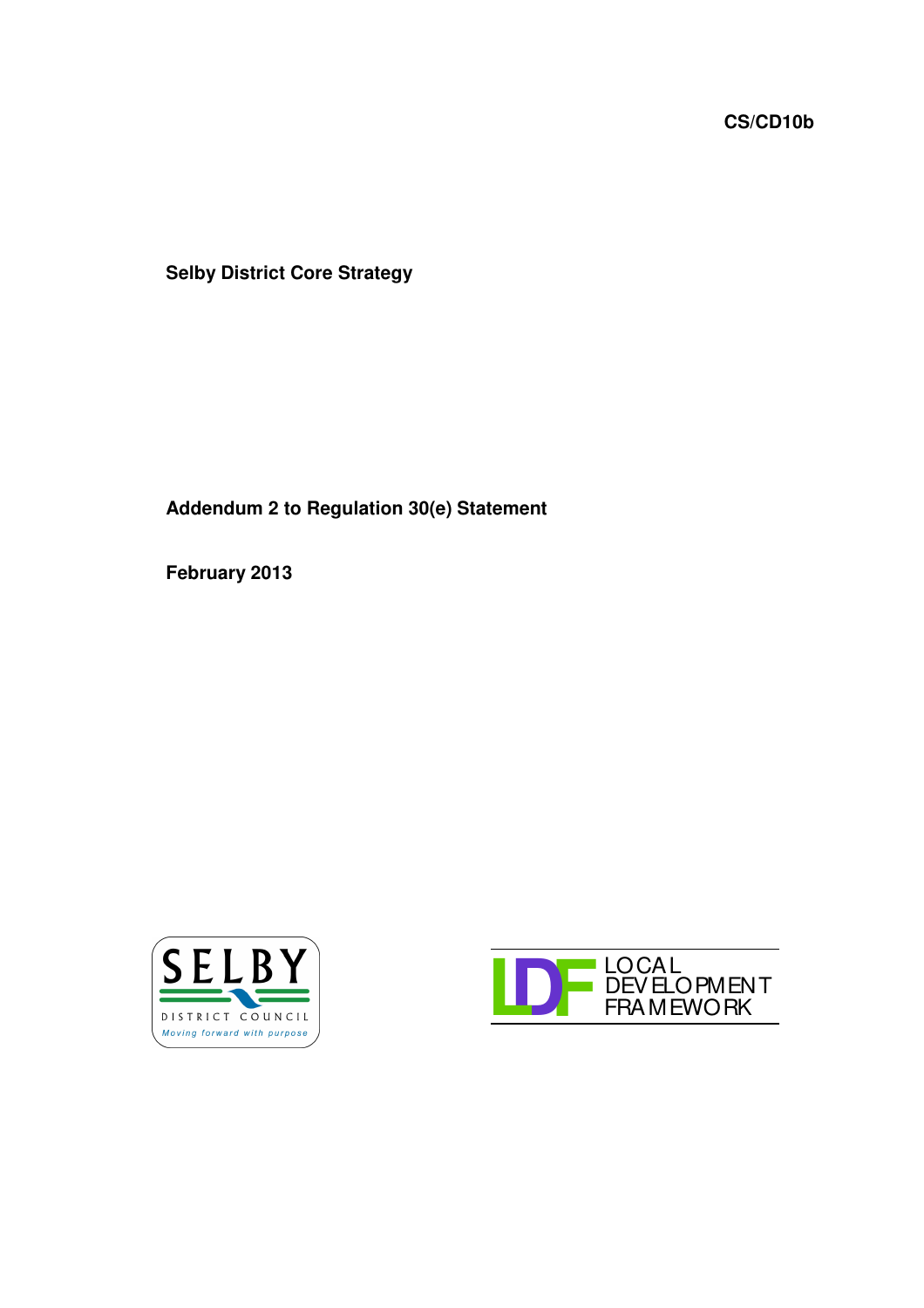## **Addendum 2 to Regulation 30(e) Statement**

## **February 2013**

#### **1. Introduction**

- 1.1 The Council published a Regulation 30e Statement (Summary of Representations Received) which was submitted with the Submission Draft Core Strategy in May 2011.
- 1.2 An addendum was published in March 2012 which summarised the number of responses and highlighted the key issues which were raised in relation to the consultation on Proposed Changes (January 2012) regarding the three topics set out in the Inspector's Ruling following the suspension of the Examination In Public (EIP) held between 20 and 30 of September 2011.
- 1.3 This new addendum sets out the number of representations received and summary of main issues raised in the responses received to the 6-week consultation undertaken between 7 June and 19 July 2012 on the Further (6<sup>th</sup> Set) Proposed Changes to the Core Strategy which considered the implications of the National Planning Policy Framework (NPPF).

### **2. Background**

- 2.1 Following the suspension of the EIP in September 2011 to consider the three topics set out in the previous Addendum (CD10a), the EIP was reconvened on the 18<sup>th</sup> of April 2012.
- 2.2 The April EIP was then suspended to consider the implications of the new National Planning Policy Framework (Published March 2012) and for the Council to publish any changes considered necessary.
- 2.3 The Council undertook consultation for a 6-week period between 7 June and 19 July 2012 for stakeholders and interested parties to consider Further (6<sup>th</sup> Set) Proposed Changes to the Submission Draft Core Strategy.
- 2.4 The Further Proposed Changes and associated documents were made available on the Council's EIP webpage (www.selby.gov.uk/CoreStrategyEIP) during the consultation period and all interested parties were consulted in line with the agreed timetable.
- 2.5 Press notices were published in all the local newspapers during June 2012 publicising the consultation period of six-weeks. The documents were made available to view at 'Access Selby' and all local libraries.
- 2.6 A separate statement (a Second Addendum to the Consultation statement (CD9b)) provides more details of the consultation undertaken relating to the Further (6<sup>th</sup> Set) Proposed Changes to the Submission Draft Core Strategy.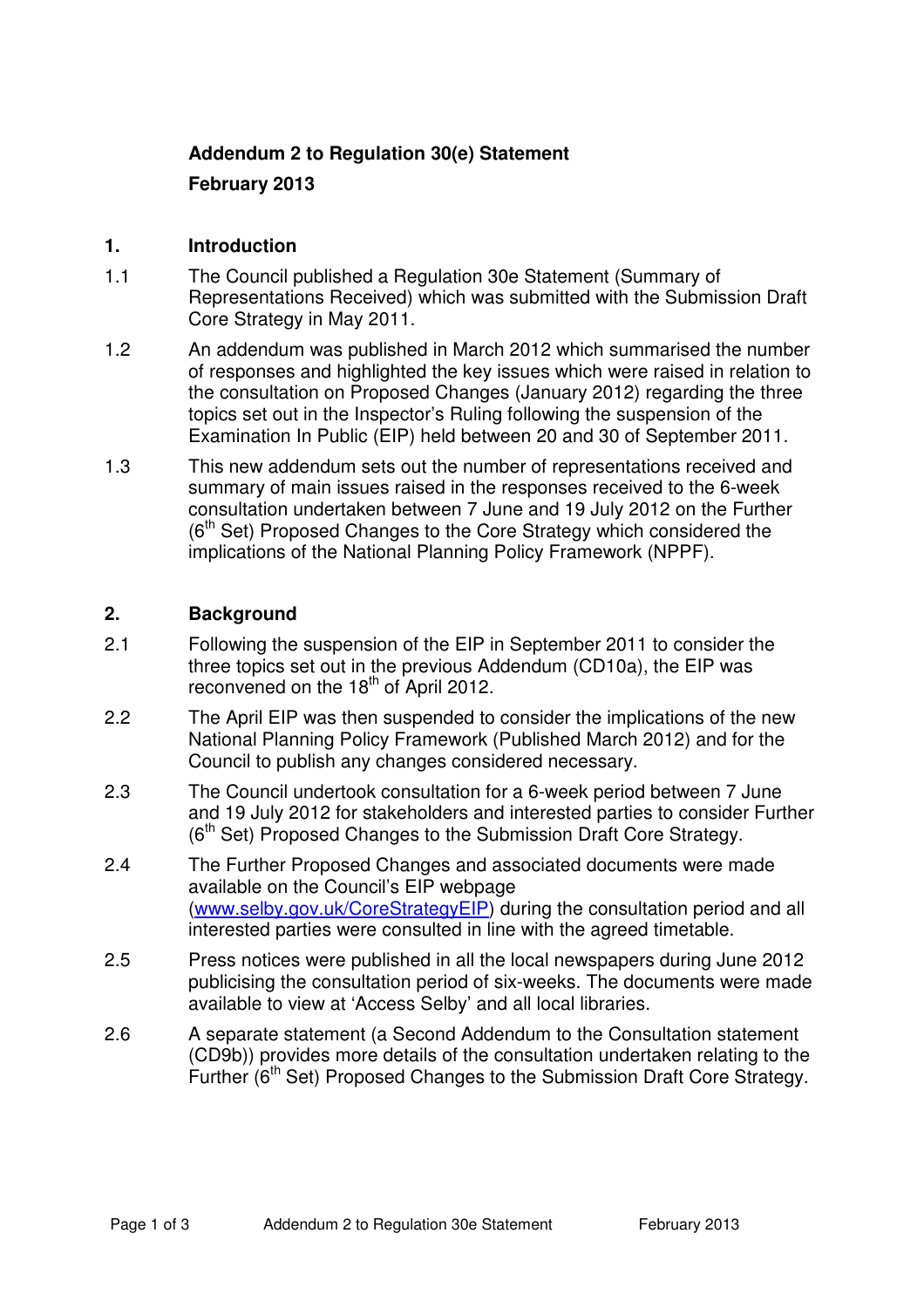# **3. Consultation Responses to the Proposed Changes**

### **General Information**

- 3.1 48 individuals and organisations have submitted comments to the Further (6<sup>th</sup> Set) Proposed Changes. 20 of those had already made representations in response to earlier consultations undertaken in January 2011 and January 2012 on the Core Strategy whilst 28 individuals and organisations have made comments for the first time.
- 3.2 164 representations were received during the 6 weeks consultation period. Table 1 below summarises the number of representations received for each Chapter / policy of the Core Strategy.

| <b>SECTION /</b>  | <b>NO. OF REPS</b>           | <b>REPRESENTATIONS IN:</b> |                              |                              |
|-------------------|------------------------------|----------------------------|------------------------------|------------------------------|
| <b>POLICY</b>     |                              | <b>GENERAL</b>             | <b>OBJECTION</b>             | <b>SUPPORT</b>               |
| <b>GENERAL</b>    | 6                            | 5                          |                              | 1                            |
| <b>SECTION 1</b>  | $\overline{3}$               | $\overline{2}$             | 1                            |                              |
| <b>SECTION 2</b>  | 6                            | $\overline{c}$             | $\overline{c}$               | $\overline{2}$               |
| <b>SECTION 3</b>  | $\overline{5}$               | $\overline{\phantom{0}}$   | $\overline{2}$               | $\overline{3}$               |
| LP1               | $\overline{6}$               | $\overline{\phantom{a}}$   | $\overline{2}$               | $\overline{\mathbf{4}}$      |
| <b>SECTION 4</b>  | $\overline{a}$               | $\overline{a}$             | $\overline{a}$               | $\overline{\phantom{0}}$     |
| <b>CPXX</b>       | 12                           | 1                          | 8                            | 3                            |
| CP <sub>1</sub>   | 34                           | 3                          | 23                           | $\overline{8}$               |
| CP <sub>1</sub> A | $\overline{5}$               | $\overline{a}$             | $\overline{4}$               | 1                            |
| <b>SECTION 5</b>  | $\overline{a}$               |                            | $\qquad \qquad \blacksquare$ | $\overline{\phantom{0}}$     |
| CP <sub>2</sub>   | 21                           | 1                          | 12                           | 8                            |
| CP <sub>2</sub> A | 1                            | $\overline{a}$             | $\mathbf{1}$                 | $\overline{a}$               |
| CP <sub>3</sub>   | 16                           | $\overline{\phantom{0}}$   | 12                           | 4                            |
| CP4               | $\overline{a}$               | $\overline{\phantom{a}}$   | $\blacksquare$               | $\overline{\phantom{a}}$     |
| CP <sub>5</sub>   | $\overline{c}$               | $\overline{c}$             | $\qquad \qquad \blacksquare$ | $\overline{\phantom{a}}$     |
| CP <sub>6</sub>   | 4                            |                            | 1                            | $\overline{2}$               |
| CP7               | $\qquad \qquad -$            |                            | $\qquad \qquad \blacksquare$ | $\overline{\phantom{0}}$     |
| CP8               | $\mathbf{1}$                 | 1                          | $\overline{a}$               | $\overline{\phantom{0}}$     |
| <b>SECTION 6</b>  | $\overline{\phantom{0}}$     | $\overline{\phantom{a}}$   | $\overline{a}$               | $\blacksquare$               |
| CP <sub>9</sub>   | 16                           | $\overline{2}$             | 8                            | 6                            |
| CP11              | 1                            | $\overline{a}$             | 1                            | $\overline{a}$               |
| <b>SECTION 7</b>  | $\qquad \qquad \blacksquare$ |                            |                              | $\qquad \qquad \blacksquare$ |
| CP12              | $\overline{5}$               | $\mathbf{1}$               | $\mathbf{1}$                 | $\overline{3}$               |
| CP <sub>13</sub>  | 1                            | $\overline{\phantom{a}}$   | 1                            | $\overline{\phantom{a}}$     |
| CP <sub>14</sub>  | $\overline{7}$               | $\overline{c}$             | 3                            | $\overline{c}$               |
| <b>CP15</b>       | $\overline{4}$               | $\overline{\phantom{a}}$   | $\mathbf{1}$                 | $\overline{3}$               |
| CP <sub>16</sub>  | $\overline{8}$               | $\blacksquare$             | $\overline{\mathbf{4}}$      | $\overline{4}$               |
| <b>TOTAL</b>      | 164                          | 23                         | 87                           | 54                           |

#### **Table 1 Numbers of Representations relating to Proposed Changes**